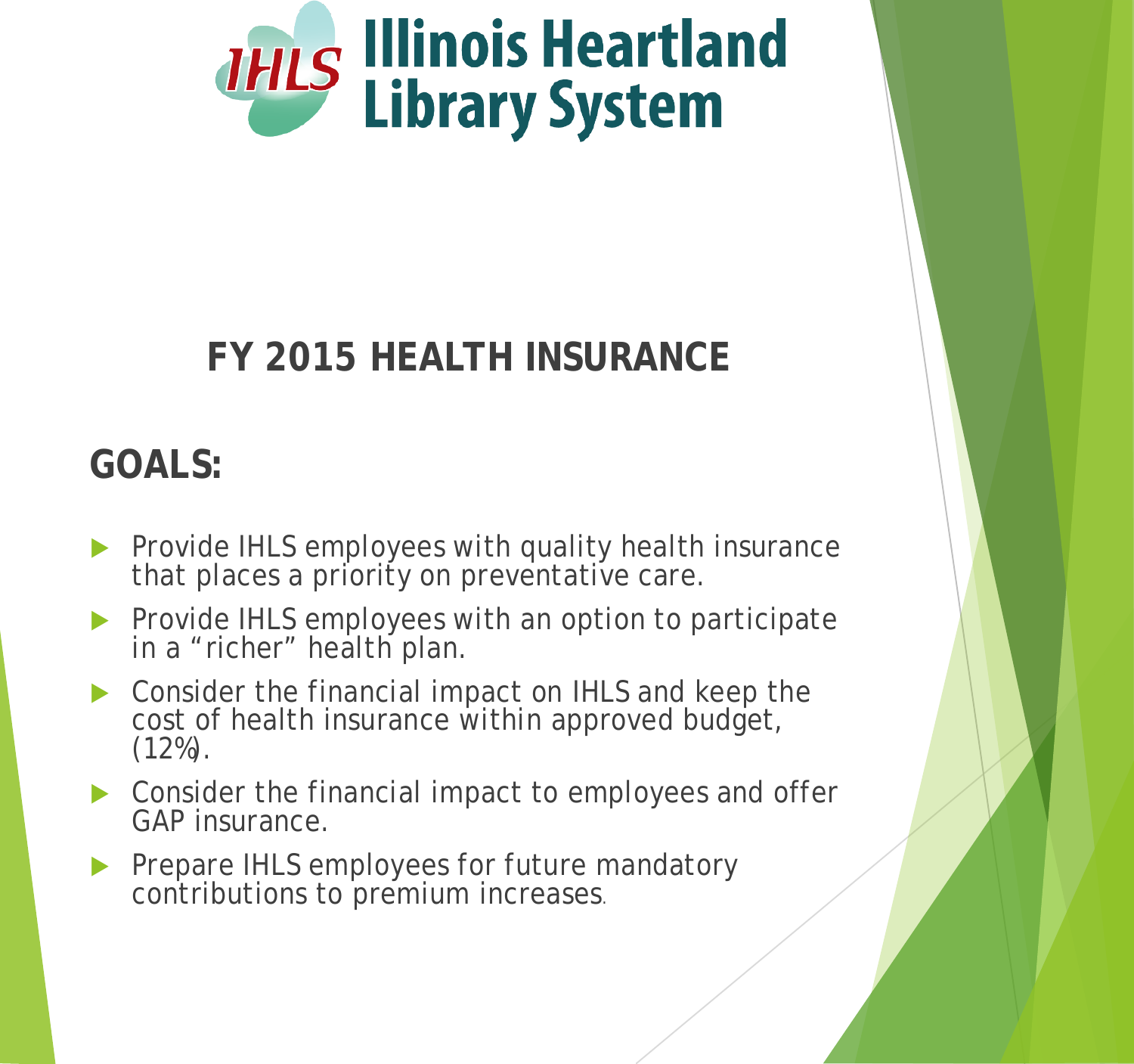## AFFORDABLE CARE ACT

▶ The Affordable Care Act, ACA, allows for additional fees imposed to employers.

The Affordable Care Act, ACA, allows for additional credits to out-of-pocket maximums for employees.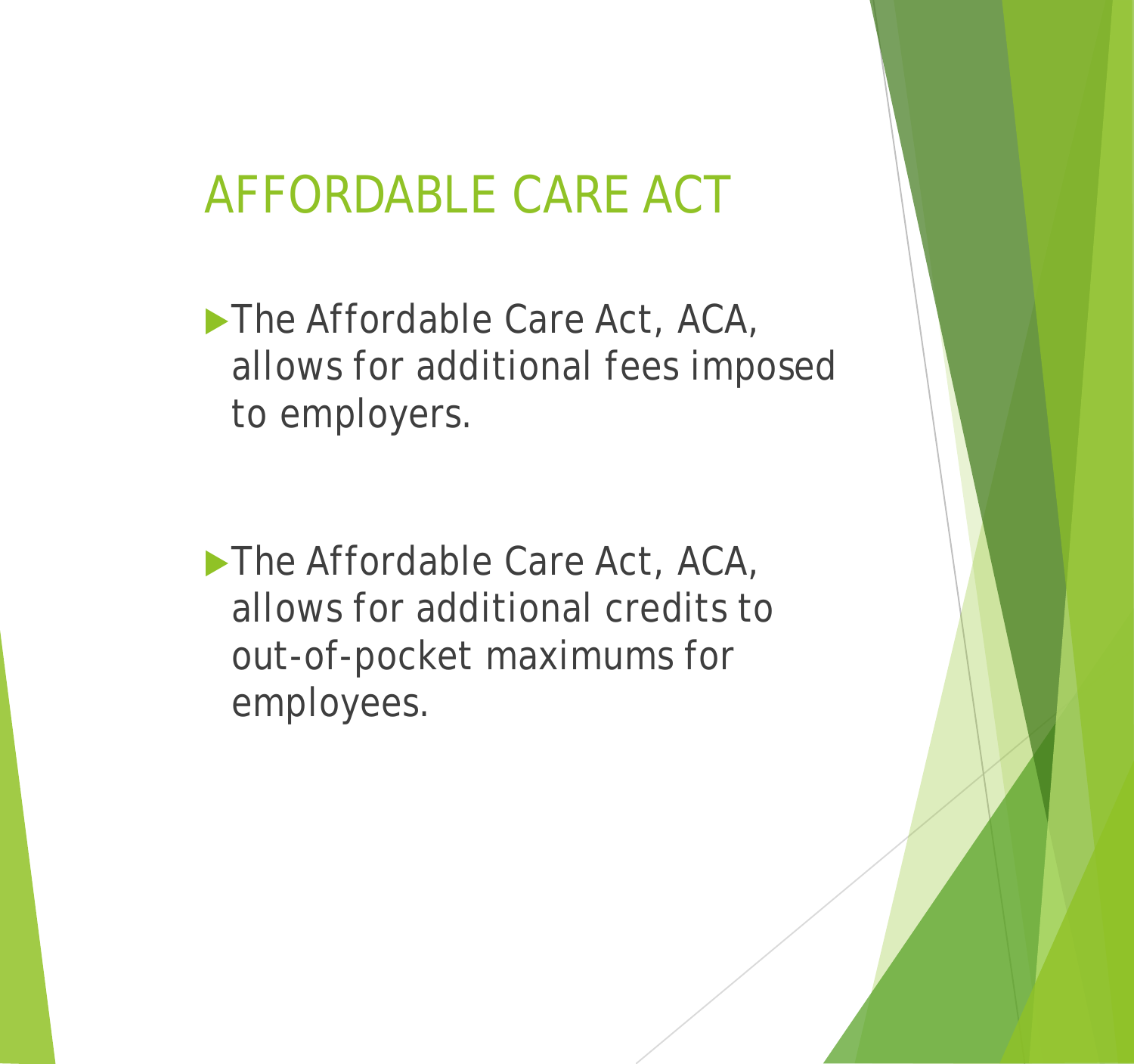# CLAIMS IMPACT PREMIUMS

- The number of IHLS employees participating in the health plan has decreased by 10%.
- IHLS health claims have increased 50%.
- During the current plan year, IHLS has been rated high because of its claim experience.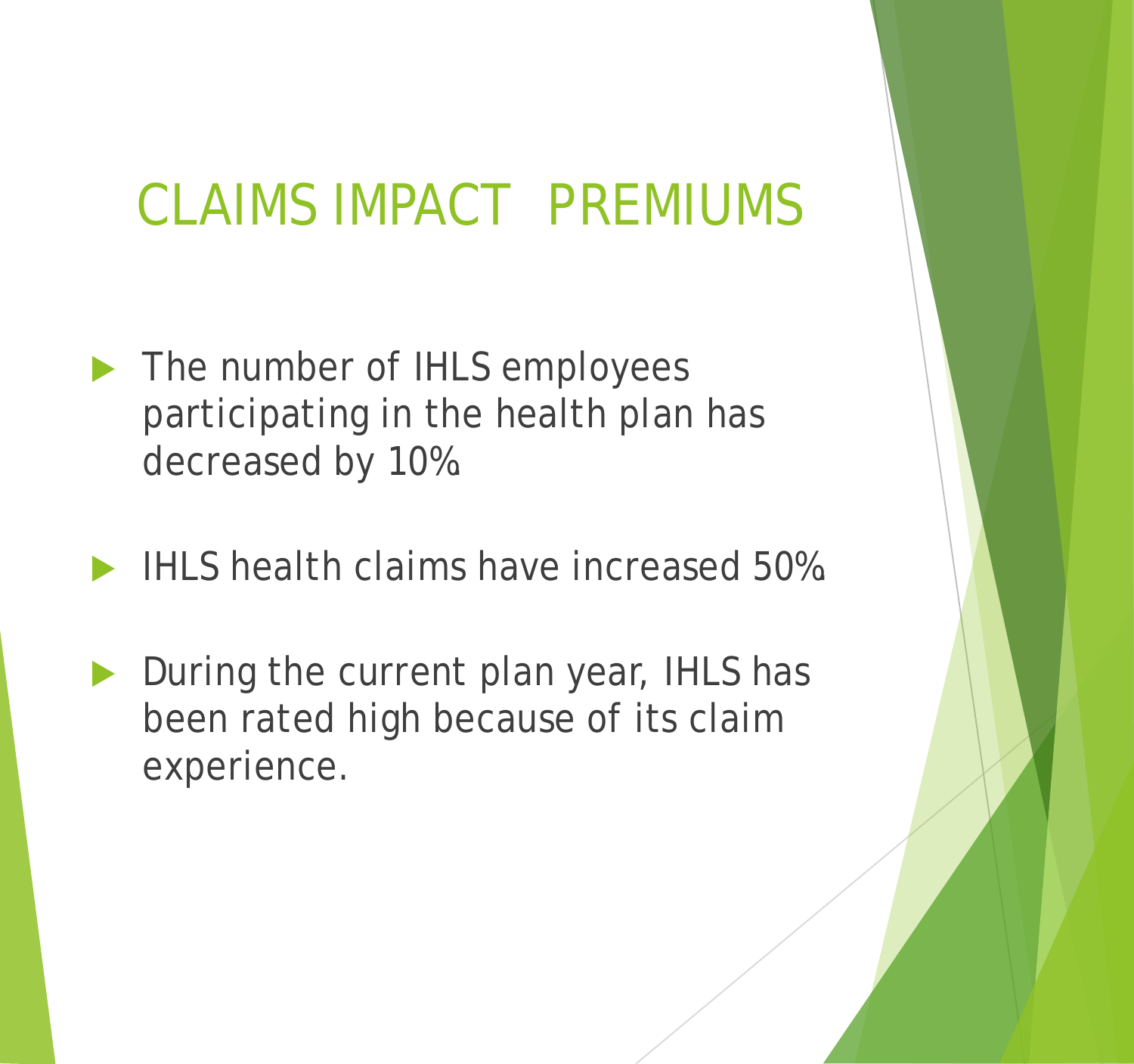| Illinois Heartland Library System                                                                        |                        |             |                                 |             |                                 |                      | THE                             |
|----------------------------------------------------------------------------------------------------------|------------------------|-------------|---------------------------------|-------------|---------------------------------|----------------------|---------------------------------|
| <b>Group Medical Plan Analysis</b>                                                                       |                        |             |                                 |             |                                 |                      |                                 |
| July 1, 2014                                                                                             |                        |             |                                 |             |                                 |                      |                                 |
|                                                                                                          |                        |             |                                 |             |                                 |                      | CONLEY                          |
|                                                                                                          |                        |             | <b>Current</b>                  |             | Renewal**                       |                      | <b>Option 1</b>                 |
|                                                                                                          |                        |             | Coventry                        |             | Coventry                        | <b>UHC</b>           |                                 |
|                                                                                                          |                        |             | PPO A2000-12                    |             | PPO A2000-14                    |                      | OXJ-\$2000 Ded, 100%            |
|                                                                                                          |                        |             | <b>Plan No Longer Available</b> |             |                                 |                      |                                 |
| Rates                                                                                                    | <b>Counts</b>          |             | for 2014                        |             | <b>PPO Network includes BJC</b> |                      | <b>PPO Network includes BJC</b> |
| Employee Only                                                                                            | 47                     |             | \$689.59                        |             | \$873.30                        |                      | \$666.49                        |
| Employee and Spouse                                                                                      | $\overline{c}$         |             |                                 |             |                                 |                      |                                 |
|                                                                                                          |                        |             | \$1,349.55                      |             | \$1,709.08                      |                      | \$1,304.34                      |
| Employee and Child(ren)                                                                                  | 0                      |             | \$1,274.32                      |             | \$1,613.81                      |                      | \$1,231.63                      |
| Family                                                                                                   | 0                      |             | \$2,203.28                      |             | \$2,790.24                      |                      | \$2,129.47                      |
| <b>Estimated Monthly Premium</b>                                                                         |                        |             | \$35,109.83                     |             | \$44,463.26                     |                      | \$33,933.71                     |
| <b>Estimated Annual Premium</b>                                                                          |                        |             | \$421,317.96                    |             | \$533,559.12                    |                      | \$407,204.52                    |
| <b>Percentage Change From Current</b>                                                                    |                        |             | <b>NIA</b>                      |             | 26.64%                          |                      | $-3.35\times$                   |
| <b>Annual Dollar Change From Current</b>                                                                 |                        |             | <b>NIA</b>                      |             | \$112,241.16                    |                      | \$407,204.52                    |
| <b>Benefits</b>                                                                                          |                        | In-Network  | <b>OON</b>                      | In-Network  | <b>OON</b>                      | In-Network           | OON                             |
| <b>Contract Year Deductible</b>                                                                          |                        |             |                                 |             |                                 |                      |                                 |
| Individual                                                                                               |                        | \$2,000     | \$4,000                         | \$2,000     | \$4,000                         | \$2,000              | \$6,000                         |
| Family                                                                                                   |                        | \$4,000     | \$8,000                         | \$4,000     | \$8,000                         | \$4,000              | \$12,000                        |
| Coinsurance %                                                                                            |                        | 100%        | 60%                             | 100%        | 60%                             | 100%                 | 70%                             |
| Out-of-Pocket Maximum                                                                                    |                        |             | <b>Includes Deductible</b>      |             | Includes Deductible             |                      | Includes Deductible             |
| Individual                                                                                               |                        | \$3,000*    | \$6,000*                        | \$4,000     | \$6,000*                        | \$4,000              | \$8,000                         |
| Family                                                                                                   |                        | \$6,000*    | \$12,000*                       | \$8,000     | \$12,000*                       | \$8,000              | \$16,000*                       |
| Lifetime Maximum                                                                                         |                        |             | <b>Unlimited Combined</b>       |             | <b>Unlimited Combined</b>       |                      | <b>Unlimited Combined</b>       |
| <b>Hospital Services</b>                                                                                 |                        |             |                                 |             |                                 |                      |                                 |
| Inpatient Hospital                                                                                       |                        | 100%        | 60%                             | 100%        | 60%                             | 100%                 | <b>70%</b>                      |
| Outpatient Hospital/Surgery                                                                              |                        | 100%        | $60\times$                      | 100%        | 60%                             | 100%                 | 70%                             |
| Emergency Room                                                                                           |                        | \$250 Copay | \$250 Copay                     | \$250 Copay | \$250 Copay                     | \$300 Copay          | \$300 Copay                     |
| Urgent Care                                                                                              |                        | \$75 Copay  | \$75 Copay                      | \$75 Copay  | \$75 Copay                      | \$100 Copay          | 70%***                          |
| Diagnostic and X-Ray                                                                                     |                        | $100\%$     | $60\%$                          | 100%        | 60%                             | 100%                 | 70%                             |
| <b>Office Visit</b>                                                                                      |                        |             |                                 |             |                                 |                      |                                 |
| <b>Primary Care</b>                                                                                      |                        | \$25 Copay  | $60\times$                      | \$25 Copay  | $60\%$                          | \$25 Copay           | <b>70%</b>                      |
| Specialist                                                                                               |                        | \$50 Copay  | 60%                             | \$50 Copay  | 60<                             | \$50 Copay           | 70%                             |
| Preventive Care                                                                                          |                        | \$0 Copay   | 60%                             | \$0 Copay   | 60<                             | \$0 Copay            | 70%                             |
| <b>Prescription Drugs</b>                                                                                |                        |             |                                 |             |                                 |                      |                                 |
| Retail-30 Day Supply                                                                                     |                        |             |                                 |             |                                 |                      |                                 |
| Value Based                                                                                              |                        | NIA.        | <b>N/C</b>                      | NIA.        | N/C                             | N/A                  | <b>N/C</b>                      |
| Tier <sub>1</sub>                                                                                        |                        | \$10 Copay  | <b>N/C</b>                      | \$10 Copay  | <b>N/C</b>                      | \$10 Copay           | <b>N/C</b>                      |
| Tier 2                                                                                                   |                        | \$25 Copay  | <b>N/C</b>                      | \$25 Copay  | <b>N/C</b>                      | \$25 Copay           | <b>N/C</b>                      |
| Tier 3                                                                                                   |                        | \$50 Copay  | <b>N/C</b>                      | \$50 Copay  | <b>N/C</b>                      | \$50 Copay           | <b>N/C</b>                      |
| Tier 4 & 5 Specialty/Injectable                                                                          |                        | \$50 Copay  | <b>NIC</b>                      | \$50 Copay  | <b>N/C</b>                      | \$50 Copay           | <b>N/C</b>                      |
| Mail Order-90 Supply"                                                                                    |                        |             |                                 |             |                                 |                      |                                 |
| Value Based                                                                                              |                        | N/A         |                                 | N/A         |                                 | <b>NIA</b>           |                                 |
| Mail-Order-Tier 1                                                                                        |                        | \$20 Copay  | <b>N/C</b>                      | \$20 Copay  | <b>N/C</b>                      | \$25 Copay           | <b>N/C</b>                      |
| Mail-Order-Tier 2                                                                                        |                        | \$50 Copay  | <b>N/C</b>                      | \$50 Copay  | NIC                             | <b>\$62.50 Copay</b> | N/C                             |
| Mail-Order-Tier 3                                                                                        |                        | \$100 Copay | <b>N/C</b>                      | \$100 Copay | NЮ                              | \$125 Copay          | <b>NIC</b>                      |
| Mail Order Tier 4 / 5 Specialty/Injectable                                                               |                        | \$100 Copay | <b>NIC</b>                      | \$100 Copay | <b>NIC</b>                      | \$125 Copay          | N/C                             |
| <b>Benefit Enhancements</b>                                                                              |                        |             |                                 |             |                                 |                      |                                 |
| 95.                                                                                                      | <b>Benefit Changes</b> |             |                                 |             |                                 |                      |                                 |
| "Coventry's renewal rates include PPAC (Health Care Reform) Fee's                                        |                        |             |                                 |             |                                 |                      |                                 |
| 'Coventry & UHC Out-of-Pocket Maximum includes copay's for Physician office visits, ER, Urgent Care & Rx |                        |             |                                 |             |                                 |                      |                                 |
| UHC rates include PPAC (Health Care Reform) Fee's                                                        |                        |             |                                 |             |                                 |                      |                                 |
| ***Out-of-Network benefits 70% after deductible has been met.                                            |                        |             |                                 |             |                                 |                      |                                 |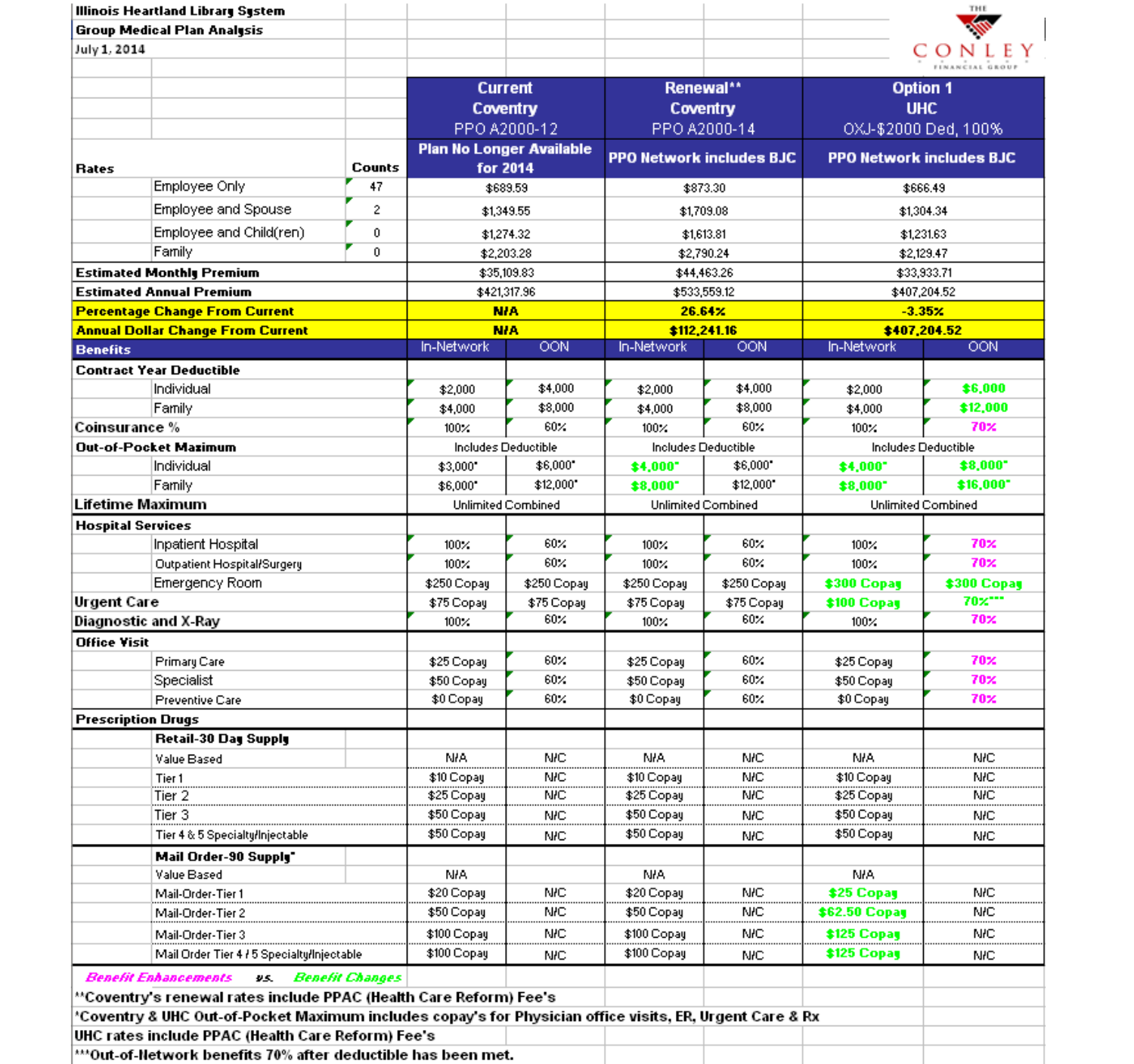| <b>Group Medical Plan Analysis</b><br><b>July 1, 2014</b> |                |                                 |                     |                                 |                   |              |                   |                                 |              |                                 |                                 |
|-----------------------------------------------------------|----------------|---------------------------------|---------------------|---------------------------------|-------------------|--------------|-------------------|---------------------------------|--------------|---------------------------------|---------------------------------|
|                                                           |                |                                 |                     |                                 |                   |              |                   |                                 |              |                                 | CONLE<br><b>TINANCIAL GROUP</b> |
|                                                           |                |                                 | <b>Current</b>      | Renewal**                       |                   |              |                   | <b>Coventry Dual Option 1</b>   |              |                                 |                                 |
|                                                           |                |                                 | Coventry            | Coventry                        |                   |              |                   | PPO AR 5000-14                  |              |                                 | PPO AR 3000-14                  |
|                                                           |                | PPO A2000-12                    |                     | PPO A2000-14                    |                   |              |                   | Base Plan                       |              |                                 | Buy-Up Plan                     |
|                                                           |                | <b>Plan No Longer Available</b> |                     | <b>PPO Network includes BJC</b> |                   |              |                   | <b>PPO Network includes BJC</b> |              | <b>PPO Network includes BJC</b> |                                 |
| Rates                                                     | Counts         |                                 | for 2014            |                                 |                   |              |                   |                                 |              |                                 |                                 |
| <b>Employee Only</b>                                      | 47             |                                 | \$689.59            | \$873.30                        |                   | 23           |                   | \$775.79                        | 24           |                                 | \$848.03                        |
| Employee and Spouse                                       | $\overline{c}$ |                                 | \$1,349.55          | \$1,709.08                      |                   | $\mathbf{1}$ |                   | \$1,518.24                      | $\mathbf{1}$ |                                 | \$1,659.63                      |
| Employee and Child(ren)                                   | $\theta$       |                                 | \$1,274.32          | \$1,613.81                      |                   | $\mathbf{0}$ |                   | \$1,433.61                      | 0            |                                 | \$1,567.12                      |
| Family                                                    | $\mathbf{0}$   |                                 | \$2,203.28          | \$2,790.24                      |                   | $\mathbf{0}$ |                   | \$2,478.69                      | $\mathbf{0}$ |                                 | \$2,709.52                      |
| <b>Estimated Monthly Premium</b>                          |                |                                 | \$35,109.83         | \$44,463.26                     |                   |              |                   | \$18,618.96                     |              |                                 | \$21,200.75                     |
| <b>Estimated Annual Premium</b>                           |                |                                 | \$421,317.96        | \$533,559.12                    |                   |              |                   | \$742.45                        |              |                                 | \$811.60                        |
| <b>Percentage Change From Current</b>                     |                |                                 | <b>NIA</b>          | 26.64%                          |                   |              |                   | \$19,361.41                     |              | \$22,012.35                     |                                 |
| <b>Annual Dollar Change From Current</b>                  |                |                                 | <b>NIA</b>          | \$112,241.16                    |                   |              |                   | \$232,336.92                    |              | \$264,148.20                    |                                 |
| <b>Benefits</b>                                           |                | In-Network                      | OON                 | In-Network                      | <b>OON</b>        |              | In-Network        | <b>OON</b>                      |              | In-Network                      | OON                             |
| <b>Contract Year Deductible</b>                           |                |                                 |                     |                                 |                   |              |                   |                                 |              |                                 |                                 |
| Individual                                                |                | \$2,000                         | \$4,000             | \$2,000                         | \$4,000           |              | \$5,000           | \$7,000                         |              | \$3,000                         | \$6,000                         |
| Family                                                    |                | \$4,000                         | \$8,000             | \$4,000                         | \$8,000           |              | \$10,000          | \$14,000                        |              | \$6,000                         | \$12,000                        |
| Coinsurance X                                             |                | $100\%$                         | 60%                 | 100%                            | 60%               |              | 100%              | 60%                             |              | 100%                            | 60%                             |
| Out-of-Pocket Maximum                                     |                |                                 | Includes Deductible | Includes Deductible             |                   |              |                   | Includes Deductible             |              | Includes Deductible             |                                 |
| Individual                                                |                | \$3,000*                        | \$6,000             | \$4,000                         | \$6,000*          |              | \$6,000*          | \$12,000                        |              | \$5,000                         | \$8,000                         |
| Family                                                    |                | \$6,000*                        | \$12,000*           | \$8,000                         | \$12,000*         |              | \$12,000*         | \$24,000*                       |              | <b>\$10,000</b>                 | \$16,000*                       |
| Lifetime Mazimum                                          |                |                                 | Unlimited Combined  | Unlimited Combined              |                   |              |                   | Unlimited Combined              |              |                                 | Unlimited Combined              |
| <b>Hospital Services</b>                                  |                |                                 |                     |                                 |                   |              |                   |                                 |              |                                 |                                 |
| Inpatient Hospital                                        |                | $100\%$                         | 60%                 | 100%                            | 60%               |              | 100%              | 60%                             |              | 100%                            | 60%                             |
| Outpatient Hospital/Surgery                               |                | 100%                            | 60%                 | 100%                            | 60%               |              | 100%              | 60%                             |              | 100%                            | 60%                             |
| Emergency Room                                            |                | \$250 Copay                     | \$250 Copay         | \$250 Copay                     | \$250 Copay       |              | \$200 Copay       | \$200 Copay                     |              | \$200 Copay                     | \$200 Copay                     |
| <b>Urgent Care</b>                                        |                | \$75 Copay                      | \$75 Copay<br>60%   | \$75 Copay                      | \$75 Copay<br>60% |              | \$50 Copay        | \$50 Copay<br>$60\%$            |              | \$50 Copay<br>100%              | <b>\$50 Copay</b><br>60%        |
| <b>Diagnostic and X-Ray</b><br><b>Office Visit</b>        |                | 100%                            |                     | 100%                            |                   |              | 100%              |                                 |              |                                 |                                 |
| Primary Care                                              |                | \$25 Copay                      | 60%                 | \$25 Copay                      | $60\times$        |              | \$25 Copau        | 60%                             |              | \$25 Copay                      | 60%                             |
| Specialist                                                |                | \$50 Copay                      | $60\%$              | \$50 Copay                      | $60\%$            |              | \$50 Copay        | 60%                             |              | \$50 Copay                      | 60%                             |
| Preventive Care                                           |                | \$0 Copay                       | 60%                 | \$0 Copay                       | 60%               |              | \$0 Copay         | 60%                             |              | \$0 Copay                       | 60%                             |
| <b>Prescription Drugs</b>                                 |                |                                 |                     |                                 |                   |              |                   |                                 |              |                                 |                                 |
| Retail-30 Day Supply                                      |                |                                 |                     |                                 |                   |              |                   |                                 |              |                                 |                                 |
| Value Based                                               |                | NIA                             | <b>N/C</b>          | N/A                             | <b>N/C</b>        |              | N/A               | <b>N/C</b>                      |              | NIA.                            | <b>N/C</b>                      |
| Tier 1                                                    |                | \$10 Copay                      | <b>N/C</b>          | \$10 Copay                      | <b>N/C</b>        |              | <b>\$15 Copay</b> | <b>N/C</b>                      |              | \$15 Copay                      | <b>N/C</b>                      |
| Tier 2                                                    |                | \$25 Copay                      | <b>N/C</b>          | \$25 Copau                      | <b>N/C</b>        |              | \$40 Copay        | <b>N/C</b>                      |              | \$40 Copay                      | N/C                             |
| Tier 3                                                    |                | \$50 Copay                      | <b>N/C</b>          | \$50 Copay                      | <b>N/C</b>        |              | \$65 Copay        | <b>N/C</b>                      |              | \$65 Copay                      | <b>N/C</b>                      |
| Tier 4 & 5 Specialty/Injectable                           |                | \$50 Copay                      | <b>N/C</b>          | \$50 Copay                      | <b>N/C</b>        |              | \$65 Copay        | <b>N/C</b>                      |              | \$65 Copay                      | N/C                             |
| Mail Order-90 Supply"                                     |                |                                 |                     |                                 |                   |              |                   |                                 |              |                                 |                                 |
| Value Based                                               |                | <b>NIA</b>                      |                     | NIA.                            |                   |              | N/A               |                                 |              | NIA.                            |                                 |
| Mail-Order-Tier 1                                         |                | \$20 Copay                      | MC                  | \$20 Copay                      | <b>NIC</b>        |              | \$30 Copay        | NIC                             |              | \$30 Copay                      | N/C                             |
|                                                           |                |                                 |                     |                                 |                   |              |                   |                                 |              |                                 |                                 |
| Mail-Order-Tier 2                                         |                | \$50 Copay                      | N/C                 | \$50 Copay                      | <b>NIC</b>        |              | \$80 Copay        | N/C                             |              | \$80 Copay                      | N/C                             |
| Mail-Order-Tier 3                                         |                | \$100 Copay                     | N/C                 | \$100 Copay                     | <b>N/C</b>        |              | \$130 Copay       | N/C                             |              | \$130 Copay                     | <b>N/C</b>                      |
| Mail Order Tier 4 / 5 Specialty/Injectable                |                | \$100 Copay                     | N/C                 | \$100 Copay                     | N/C               |              | \$130 Copay       | N/C                             |              | \$130 Copay                     | <b>N/C</b>                      |
|                                                           |                | <i>vs.</i> Benefit Changes      |                     |                                 |                   |              |                   |                                 |              |                                 |                                 |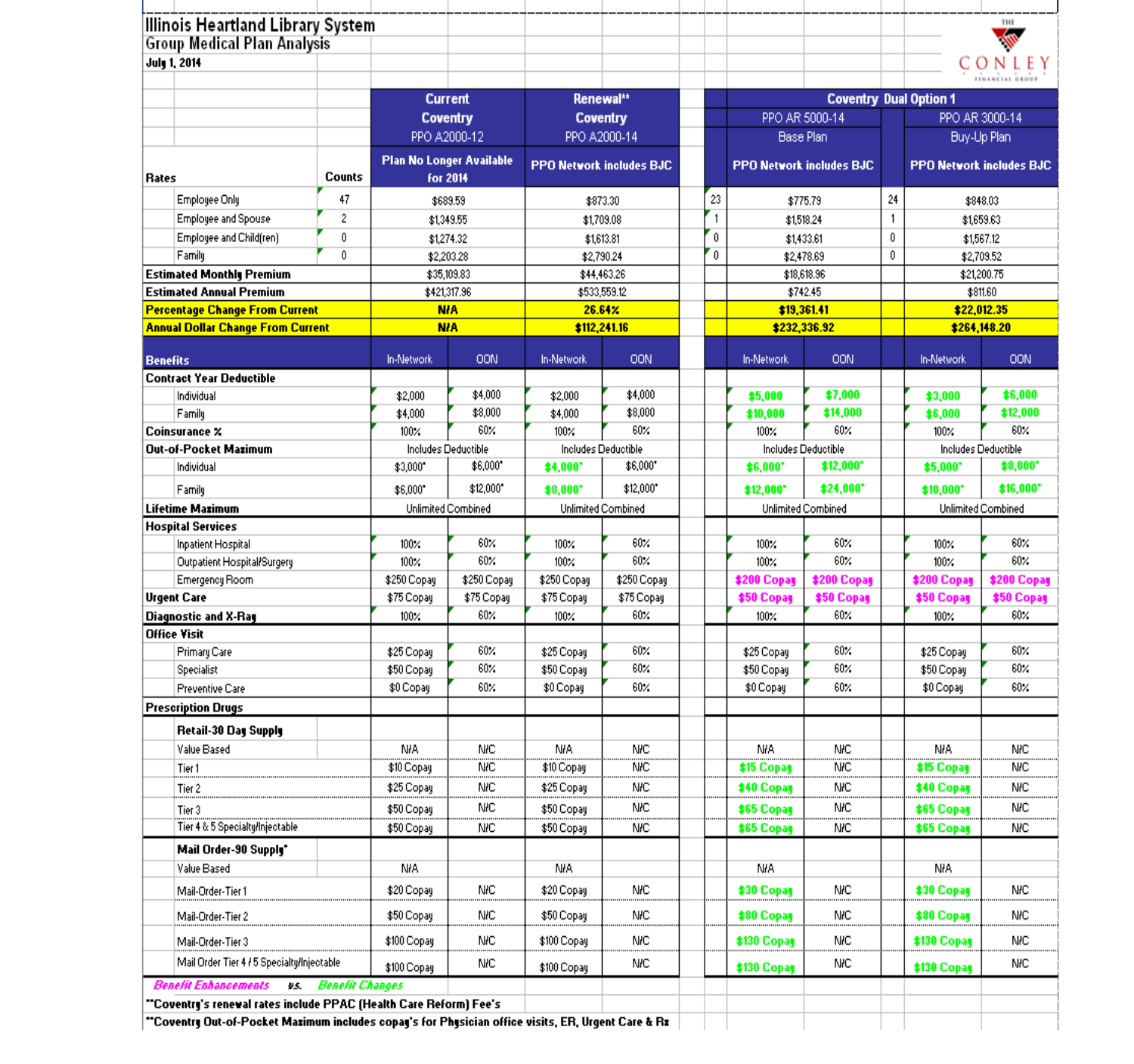| Illinois Heartland Library System |  |  |
|-----------------------------------|--|--|
|                                   |  |  |

#### **Group Dental Plan Analysis**



| VWY 1. CV 17                                                  |               |                    |                          |                   |                          |                    | . .<br>FINANCIAL GROUP   |
|---------------------------------------------------------------|---------------|--------------------|--------------------------|-------------------|--------------------------|--------------------|--------------------------|
|                                                               |               |                    |                          |                   |                          |                    |                          |
|                                                               |               | <b>Current</b>     |                          | <b>Renewal</b>    |                          | <b>Option 2</b>    |                          |
|                                                               |               | Guardian           |                          | Guardian          |                          | Humana             |                          |
|                                                               |               | PPO Plan VZ        |                          | PPO Plan VZ       |                          | PPO INSF09         |                          |
|                                                               |               | <b>In-Network</b>  | Out-of<br><b>Network</b> | <b>In-Network</b> | Out-of<br><b>Network</b> | In-Network         | <b>Out-of</b><br>Network |
| <b>Rates</b>                                                  | <b>Counts</b> |                    |                          |                   |                          |                    |                          |
| Single                                                        | 38            | \$22.13            |                          |                   | \$25.45                  | \$28.76            |                          |
| Employee + Spouse<br>Employee + 1 Child                       | 10<br>3       | \$35.63<br>\$47.18 |                          | \$40.97           | \$54.26                  | \$65.58<br>\$55.22 |                          |
| Family                                                        | 6             | \$64.00            |                          | \$73.60           |                          | \$93.19            |                          |
| Estimated Monthly Premium                                     |               | \$1,722.78         |                          | \$1,981.18        |                          | \$2,473.48         |                          |
| <b>Estimated Annual Premium</b>                               |               | \$20,673.36        |                          | \$23,774.16       |                          | \$29,681.76        |                          |
| X Change from Current                                         |               | <b>NIA</b>         |                          | $15.00\times$     |                          | 43.57 <sub>X</sub> |                          |
|                                                               |               | <b>NIA</b>         |                          | <b>\$258</b>      |                          | <b>\$751</b>       |                          |
| Dollar Change                                                 |               |                    |                          |                   |                          |                    |                          |
| <b>Deductible</b>                                             |               |                    |                          |                   |                          |                    |                          |
| Individual                                                    |               | \$50               | \$50                     | \$50              | \$50                     | \$50               | \$50                     |
| Family                                                        |               | 38                 | 3x                       | 3 <sub>8</sub>    | 3x                       | 3x                 | 3 <sub>8</sub>           |
| <b>Annual Mazimum</b>                                         |               |                    |                          |                   |                          |                    |                          |
| Individual / Family                                           |               | \$1,750"           | \$1,750"                 | \$1,750"          | \$1,750"                 | \$1,500            | \$1,500                  |
| <b>Diagnostic &amp; Preventative</b>                          |               |                    |                          |                   |                          |                    |                          |
| Exams                                                         |               | 100%               | 100%                     | 100%              | 100%                     | 100%               | 100%                     |
| Cleanings                                                     |               | 100%               | 100%                     | 100%              | 100%                     | 100%               | 100%                     |
| Fluoride                                                      |               | 100%               | 100%                     | 100%              | 100%                     | 100%               | 100%                     |
| Space Maintainers                                             |               | 100%               | 100%                     | 100%              | 100%                     | 100%               | 100%                     |
| X-Rays                                                        |               | $100\times$        | 100%                     | 100%              | 100%                     | 100%               | 100%                     |
| Sealants                                                      |               | 100%               | 100%                     | 100%              | 100%                     | 100%               | 100%                     |
| <b>Regular Restorative Services</b>                           |               |                    |                          |                   |                          |                    |                          |
|                                                               |               |                    |                          |                   |                          |                    |                          |
| Emergency Treatment for Pain                                  |               | 80%                | 80 <sub>4</sub>          | 80<               | 80<                      | 80<                | 80<                      |
| Fillings, Stainless Crowns<br><b>Endodontics (Root Canal)</b> |               | 80 <sub>4</sub>    | 80%                      | 80%               | 80 <sub>4</sub>          | 80<                | 80%                      |
| <b>Non Surgical</b>                                           |               | $80\times$         | $80\times$               | $80\times$        | 80%                      | $80\times$         | 80×                      |
| <b>Periodontics (Gum</b>                                      |               | $80\times$         | $80\times$               | $80\times$        | 80%                      | 80×                | 80×                      |
| <b>Diseasel</b>                                               |               |                    |                          |                   |                          |                    |                          |
| <b>Simple Extractions</b>                                     |               | 80%                | 80%                      | 80%               | 80%                      | $80\times$         | 80%                      |
| <b>Major Services</b>                                         |               |                    |                          |                   |                          |                    |                          |
| Crowns, Inlays, Outlays                                       |               | 50%                | 50%                      | 50%               | 50%                      | 50%                | 50%                      |
| <b>Bridges and Dentures</b>                                   |               | 50<                | 50<                      | $50\times$        | 50<                      | 50%                | 50<                      |
| <b>Repairs and Adjustments</b>                                |               | 50%                | 50%                      | 50%               | 50%                      | 50%                | 50%                      |
| <b>Orthodontics</b>                                           |               |                    |                          |                   |                          |                    |                          |
| Appliances and Related Services                               |               | 50%                | 50%                      | 50%               | 50%                      | 50%                | 50%                      |
| Lifetime Maximum                                              |               | \$1,000            | \$1,000                  | \$1,000           | \$1,000                  | \$1,000            | \$1,000                  |
| Age Limitation                                                |               | 26                 | 26                       | 26                | 26                       | 19                 | 19                       |
| <b>Dependent Eligibility</b>                                  |               |                    |                          |                   |                          |                    |                          |
| Dependents Eligible to Age                                    |               | 26                 | 26                       | 26                | 26                       | 26                 | 26                       |
| Full-time Students to age<br><b>UCR</b>                       |               | 26<br>MAF          | 26                       | 26<br>MAF         | 26                       | 26<br>Fee Schedule | 26                       |
| Rate Gurantee                                                 |               | 1 Year             |                          | 1 Year            |                          | 1 Year             |                          |
| "Guardian Annual Mazimun subject to Mazimum Rollover-         |               |                    |                          |                   |                          |                    |                          |
| "Delta Dental of IL declined to quote-Rates Uncompetitive     |               |                    |                          |                   |                          |                    |                          |
|                                                               |               |                    |                          |                   |                          |                    |                          |

limitations or restrictions. This is not considered a contract or guarantee of coverage under the plan. In the event of any difference between this summary and the Certificate Booklet, the Certificate Booklet will prevail.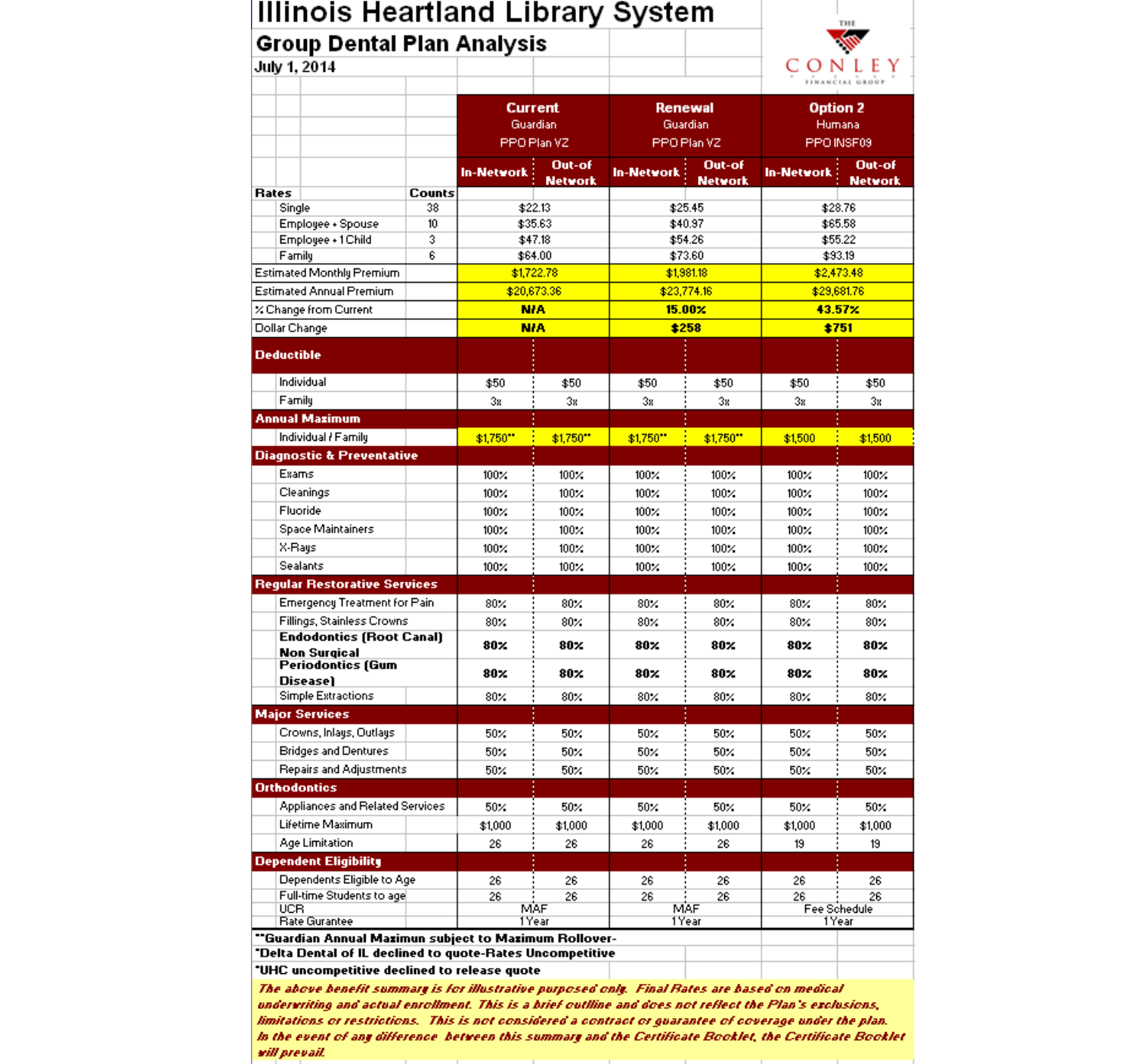|                                              | Illinois Heartland Library System                                                                                                                                                                                                                                                                         |                                                                                          | THE                       |  |  |  |  |
|----------------------------------------------|-----------------------------------------------------------------------------------------------------------------------------------------------------------------------------------------------------------------------------------------------------------------------------------------------------------|------------------------------------------------------------------------------------------|---------------------------|--|--|--|--|
| Group Vision Plan Analysis                   |                                                                                                                                                                                                                                                                                                           |                                                                                          |                           |  |  |  |  |
| July 1, 2014                                 | Counts<br>38<br>9<br>2<br>4<br>Benefit<br><b>Benefit Frequency</b><br>Benefit<br><b>Benefit Frequency</b><br>Benefit<br><b>Benefit Frequency</b><br>Benefit<br><b>Benefit Frequency</b><br>"Delta Dental of IL declined to quote-Rates Uncompetitive<br>"Guardian Uncompetitive Declined to release quote |                                                                                          |                           |  |  |  |  |
|                                              |                                                                                                                                                                                                                                                                                                           |                                                                                          |                           |  |  |  |  |
|                                              |                                                                                                                                                                                                                                                                                                           | <b>Current</b>                                                                           | Renewal                   |  |  |  |  |
|                                              |                                                                                                                                                                                                                                                                                                           | Humana                                                                                   | Humana                    |  |  |  |  |
|                                              |                                                                                                                                                                                                                                                                                                           | <b>Vision</b>                                                                            | <b>Vision</b>             |  |  |  |  |
| <b>Rates</b>                                 |                                                                                                                                                                                                                                                                                                           |                                                                                          |                           |  |  |  |  |
| <b>Employee Only</b>                         |                                                                                                                                                                                                                                                                                                           | \$5.54                                                                                   | \$5.97                    |  |  |  |  |
| <b>Employee and Spouse</b>                   |                                                                                                                                                                                                                                                                                                           | \$11.07                                                                                  | \$11.94                   |  |  |  |  |
| Employee and Child(ren)                      |                                                                                                                                                                                                                                                                                                           | \$10.52                                                                                  | \$11.34                   |  |  |  |  |
| Family                                       |                                                                                                                                                                                                                                                                                                           | \$16.53                                                                                  | \$17.83                   |  |  |  |  |
| <b>Estimated Monthly Premium</b>             |                                                                                                                                                                                                                                                                                                           | \$397.31                                                                                 | \$428.32                  |  |  |  |  |
| <b>Estimated Annual Premium</b>              |                                                                                                                                                                                                                                                                                                           | \$4,767.72                                                                               | \$5,139.84                |  |  |  |  |
| <b>Dollar change from current</b>            |                                                                                                                                                                                                                                                                                                           | <b>NIA</b>                                                                               | \$31.01                   |  |  |  |  |
| Percentage change from current               |                                                                                                                                                                                                                                                                                                           | <b>NIA</b>                                                                               | 7.80%                     |  |  |  |  |
| <b>Benefits</b>                              |                                                                                                                                                                                                                                                                                                           | <b>In-Network</b>                                                                        | <b>In-Network</b>         |  |  |  |  |
| <b>Exams/Office Visits</b>                   |                                                                                                                                                                                                                                                                                                           |                                                                                          |                           |  |  |  |  |
|                                              |                                                                                                                                                                                                                                                                                                           | \$10 Copay then 100%                                                                     | \$10 Copay then 100%      |  |  |  |  |
|                                              |                                                                                                                                                                                                                                                                                                           | One Every 12 Months                                                                      | One Every 12 Months       |  |  |  |  |
| <b>Lenses</b>                                |                                                                                                                                                                                                                                                                                                           |                                                                                          |                           |  |  |  |  |
|                                              |                                                                                                                                                                                                                                                                                                           | \$15 Copay then 100%                                                                     | \$15 Copay then 100%      |  |  |  |  |
|                                              |                                                                                                                                                                                                                                                                                                           | One Every 12 Months                                                                      | One Every 12 Months       |  |  |  |  |
| <b>Frames</b>                                |                                                                                                                                                                                                                                                                                                           |                                                                                          |                           |  |  |  |  |
|                                              |                                                                                                                                                                                                                                                                                                           | \$100-\$150 Allowance                                                                    | \$100-\$150 Allowance     |  |  |  |  |
|                                              |                                                                                                                                                                                                                                                                                                           | One Every 24 Months                                                                      | One Every 24 Months       |  |  |  |  |
| <b>Contacts Lenses</b>                       |                                                                                                                                                                                                                                                                                                           |                                                                                          |                           |  |  |  |  |
|                                              |                                                                                                                                                                                                                                                                                                           | \$150 Allowance                                                                          | \$150 Allowance           |  |  |  |  |
|                                              |                                                                                                                                                                                                                                                                                                           | One Every 12 Months                                                                      | One Every 12 Months       |  |  |  |  |
| <b>Out of Network</b>                        |                                                                                                                                                                                                                                                                                                           | <b>Reduced Benefits Included</b>                                                         | Reduced Benefits Included |  |  |  |  |
| <b>Other</b>                                 |                                                                                                                                                                                                                                                                                                           |                                                                                          |                           |  |  |  |  |
| <b>Rate Guarantee</b>                        |                                                                                                                                                                                                                                                                                                           | 12 Months                                                                                | 12 Months                 |  |  |  |  |
|                                              |                                                                                                                                                                                                                                                                                                           |                                                                                          |                           |  |  |  |  |
| "UHC Uncompetitive Declined to release quote |                                                                                                                                                                                                                                                                                                           |                                                                                          |                           |  |  |  |  |
|                                              |                                                                                                                                                                                                                                                                                                           |                                                                                          |                           |  |  |  |  |
|                                              |                                                                                                                                                                                                                                                                                                           | "Contact Lenses-Conventional \$0 Copay w/\$80 Allowance, 15% off balance over allowance: |                           |  |  |  |  |

Disposable \$0 Copay w/\$80 Allowance, plus balance over allowance;

Visually Required \$0 Copay, Paid-in-Full

The above benefit summare is for illustrative purposed only. Final Rates are based on medical underwriting and actual enrollment. This is a brief outline and does not reflect the Plan's exclusions, limitations or restrictions. This is not considered a contract or quarantee of coverage under the plan. In the event of any difference between this summare and the Certificate Booklet, the Certificate Booklet will prevail.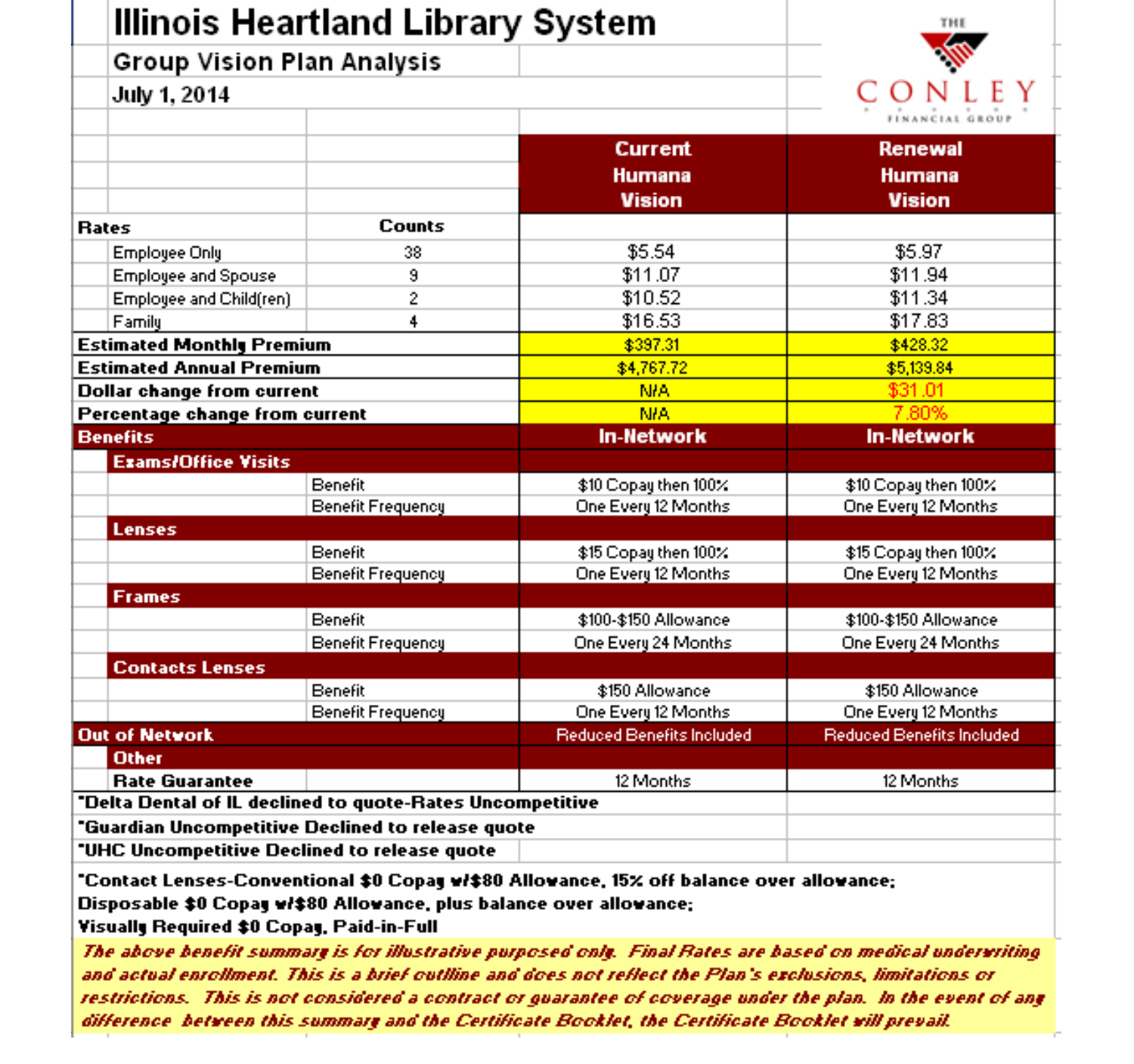### **Illinois Heartland Library Systen Basic Life and AD&D Cost Analysis**



THE

The above benefit summary is for illustrative purposed only. Final Rates are based on medical underwriting and actual enrollment. This is a brief outlline and does not reflect the Plan's exclusions. limitations or restrictions. This is not considered a contract or quarantee of coverage under the plan. In the event of any difference between this summary and the Certificate Booklet, the Certificate Booklet will prevail.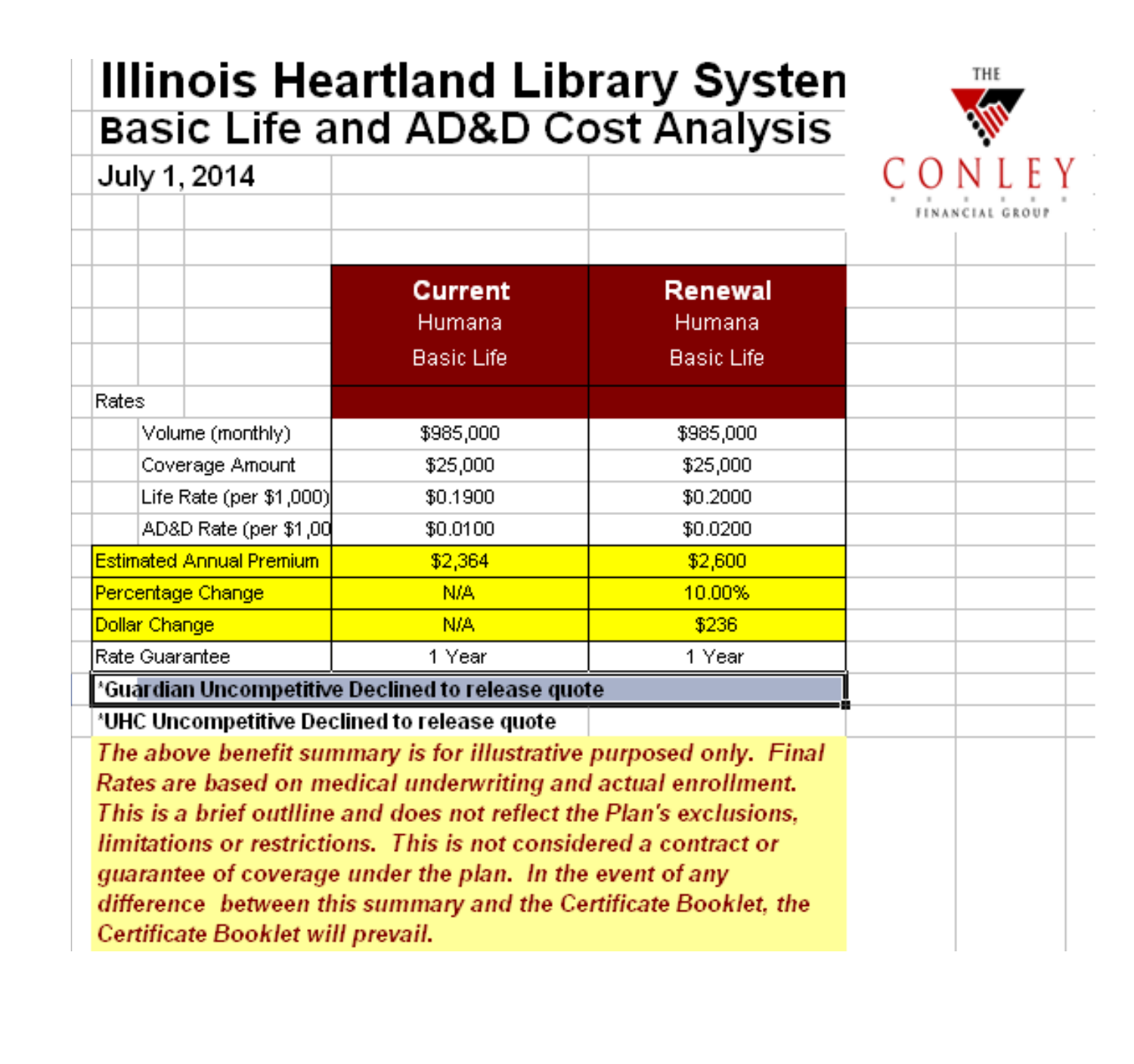|              | <b>Illinois Heartland Library System</b><br><b>PPACA Fee Cost Analysis</b> |                               |                |  |
|--------------|----------------------------------------------------------------------------|-------------------------------|----------------|--|
| July 1, 2014 |                                                                            |                               | THE            |  |
|              |                                                                            |                               |                |  |
|              | Renewal                                                                    | <b>Coventry Dual Option 1</b> |                |  |
|              | <b>Coventry Single Option</b>                                              | PPO AR 5000-14                | PPO AR 3000-14 |  |
|              | PPO A2000-14                                                               | Base Plan                     | Buy Up Plan    |  |
| Rates        |                                                                            |                               |                |  |
| EE Only      | \$28.09                                                                    | \$25.75                       | \$26.52        |  |
| <b>EE/SP</b> | \$54.97                                                                    | \$50.38                       | \$51.90        |  |
| EE/Ch        | \$51.91                                                                    | \$47.58                       | \$49.01        |  |
| Family       | \$89.74                                                                    | \$82.26                       | \$84.73        |  |